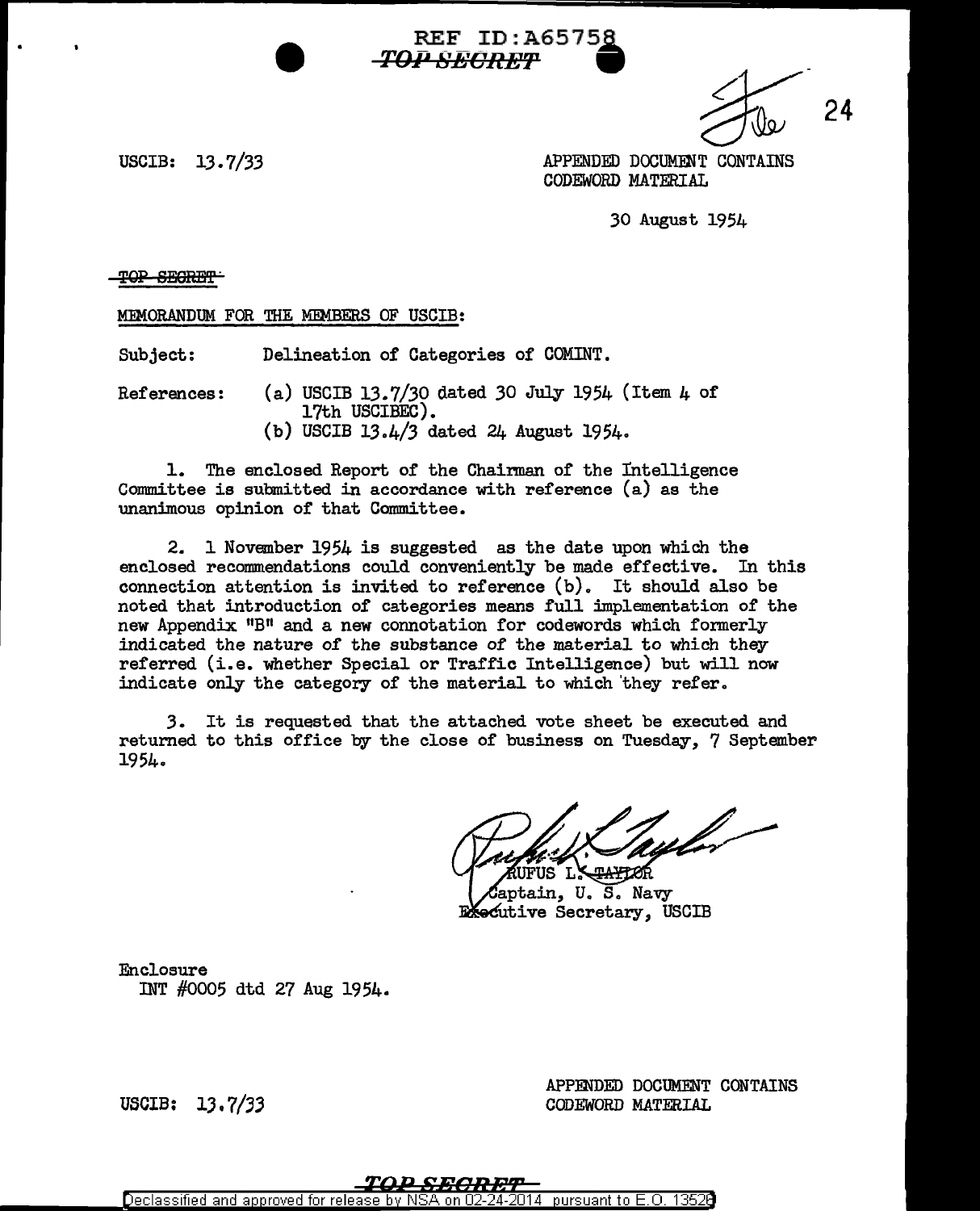**DOOUMENTS CONTAIN** CODEWORD MATERIAL

INT # 0005

27 August 1954

#### TOP SECRET

EO 3.3(h)(2)<br>PL 86-36/50 USC 3605

MEMORANDUM FOR THE EXECUTIVE SECRETARY, USCIB:

Subject: Categories of COMINT.

Reference: USCIB 5/460 dated *30* July 1953.

1. Pursuant to the reference and the decision reached at the Seventeenth Meeting of USCIBEC on *30* July 1954, the Intelligence Committee worked out an agreed upon view as to the assignment of cryptosystems and classes of CCMINT to categories in consonance with criteria provided in paragraphs 9 and 10 of Appendix "B", Revised, and further delineated in Annexure Bl.

2. Attention is invited to the proposed division of Category I into "suitable" and "assigned" sections. Although such a division is not specifically discussed in Revised Appendix "B", the Committee feels that the designation of a "suitable" section falls within the intent of Appendix "B". While GCHQ proposed a slightly different method for handling Category I assignments, it is felt by the Committee that the U.S. method would have the advantage of providing a more flexible and rapid means of effecting assignments.

,3. Accordingly, the Intelligence Committee recommends that:

a. The enclosure be approved.

b. The Director, NSA be designated the USCIB agent responsible for accomplishing the following with respect to categorization of COMINT:

- (1) In close consultation with the member departments and agencies of USCIB, to prepare and maintain lists of material adjudged suitable by the U.S. for future assignment to Category II or Category I.
- $(2)$  With the concurrence of the member departments and agencies of USCIB, to prepare lists of COMINT to be assigned to the several categories and such sub-categories as may be established.

(3) negotiate with the Directo~, Gci!Q I .... \_\_\_\_\_ .... o ca egorization matters requiring US/UK dom all categorization<br>degreement.

ATTACHED DOCUMENTS CONTAIN CODEWORD MATERIAL

TOP SECREF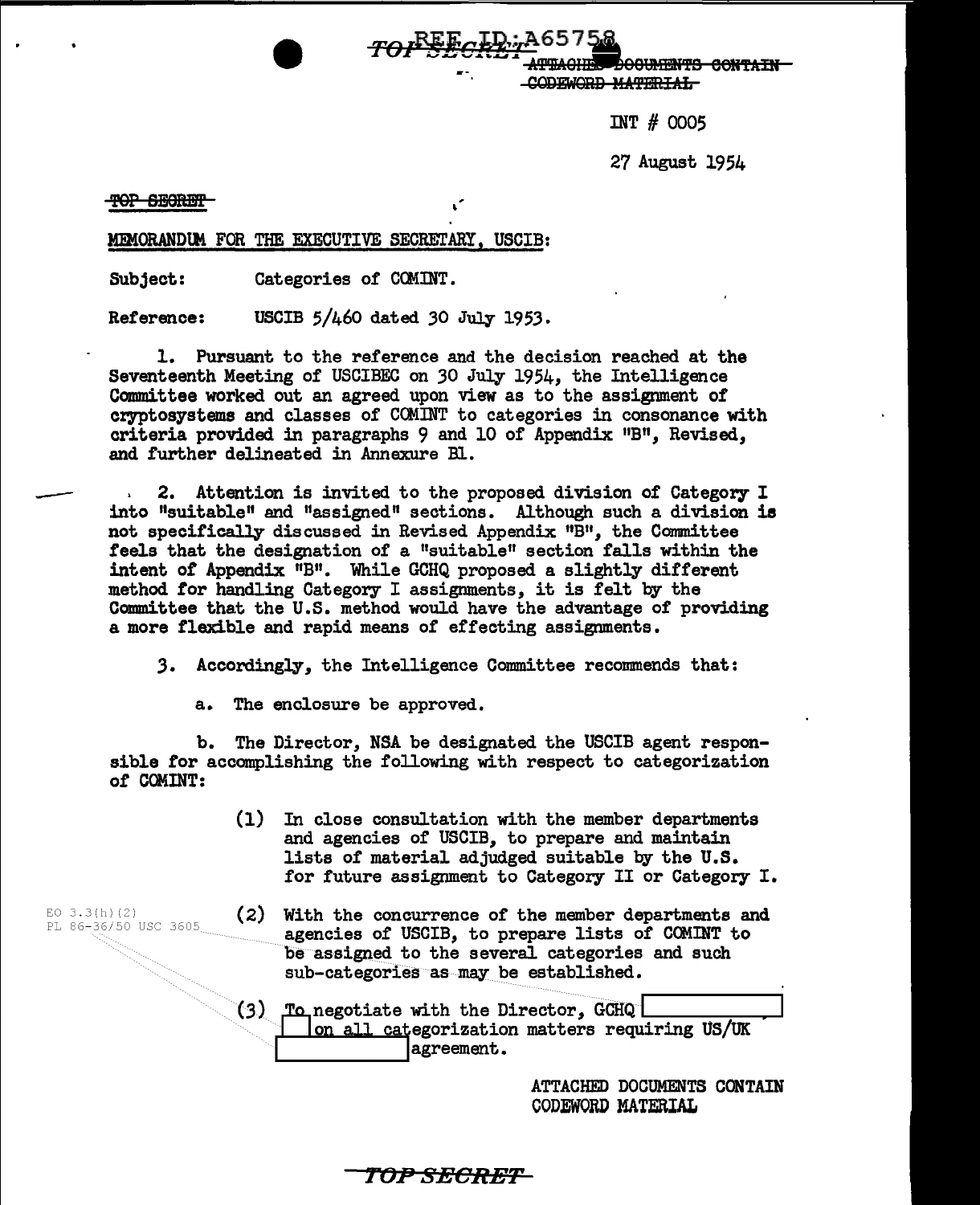|                                      |                       | REF ID:A65758<br><b>TOP SECRET</b><br>TTACHED DOCUMENTS CONTAIN<br>i –                                                 |  |
|--------------------------------------|-----------------------|------------------------------------------------------------------------------------------------------------------------|--|
|                                      |                       | INT $#$ 0005                                                                                                           |  |
| MAD GRADIMI<br><b>Lynchar</b>        |                       | 27 August 1954                                                                                                         |  |
| Subject:                             | Categories of COMINT! |                                                                                                                        |  |
|                                      |                       | $(L)$ To maintain in current status lists of COMINT<br>to the<br>assigned by the U.S., the U.K.<br>various categories. |  |
| EO 3.3(h)(2)<br>PL 86-36/50 USC 3605 | (5)                   | To communicate to the Director, GCHQ<br>the assignments to the various cate-<br>gories as authorized by the U.S.       |  |
|                                      | $\sim$                | The lease HONTD informed theorigh the Freeschieve                                                                      |  |

(6) To keep USCIB informed through the Executive Secretary of actions taken in the preparation of lists of "suitable" and "assigned" materials.

H. C. SIMMONS

Lt. Colonel, USAF Chairman, INTCOM

**Enclosure** Categories of COMINT dtd 27 August 1954.

 $\ddot{\phantom{a}}$ 

ATTACHED DOCUMENTS CONTAIN CODEWORD MATERIAL

 $-2-$ 

<del>-TOP SECRET-</del>

 $\mathbf{v}_\mathrm{c}$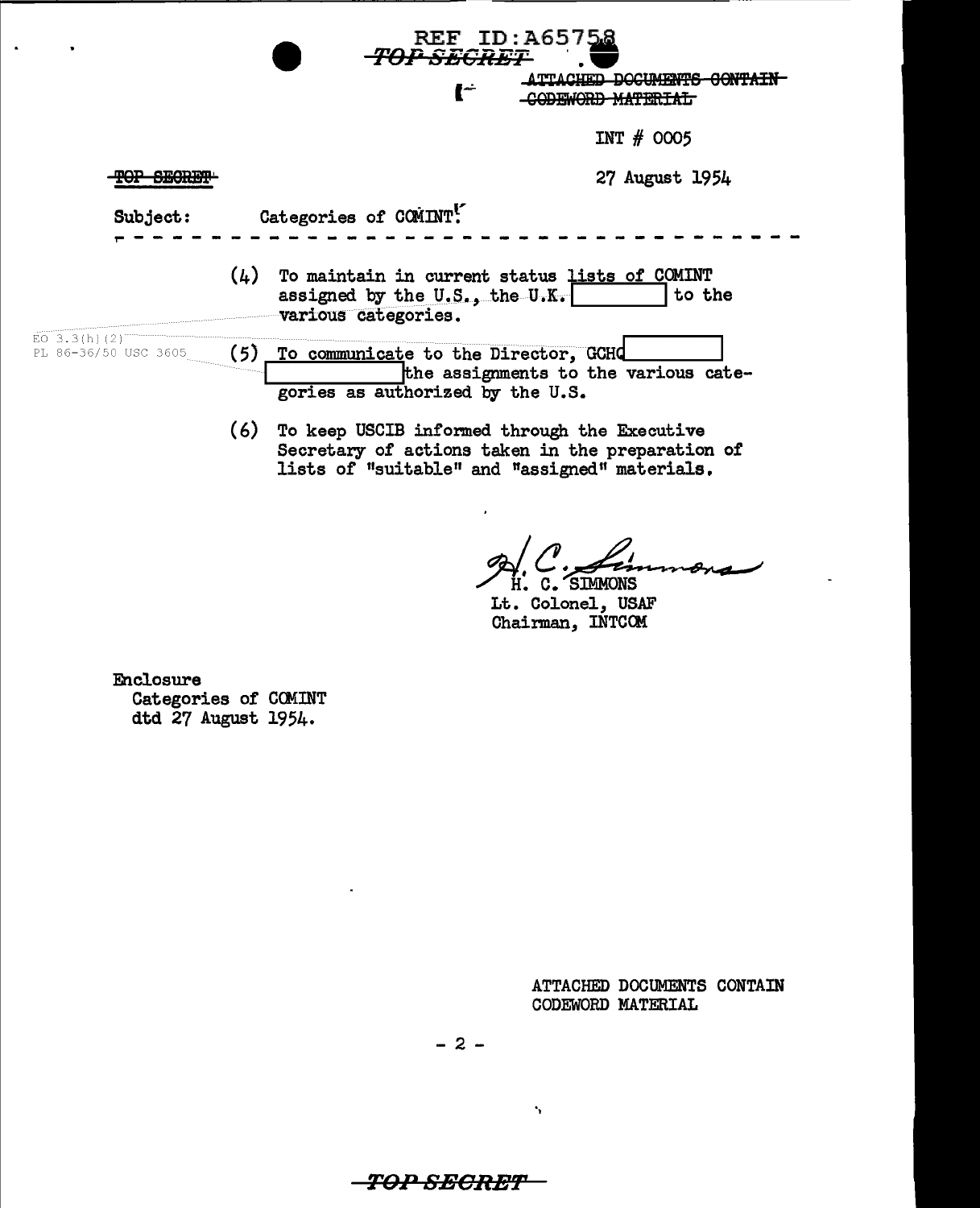

#### <del>OP SEGRET FROTI</del>

27 August 1954

### CATEGORIES OF COMINT

- I. **CATEGORY I** 
	- A. Assigned -



\* To avoid the necessity of extending further the distribution of the UKUSA Agreement, the member departments and agencies of USCIB will, where necessary, write into their implementing instructions these pertinent portions of Revised Appendix "B".

Enclosure with INT  $#$  0005 dtd 27 August 1954.

TOP SECRET FROTH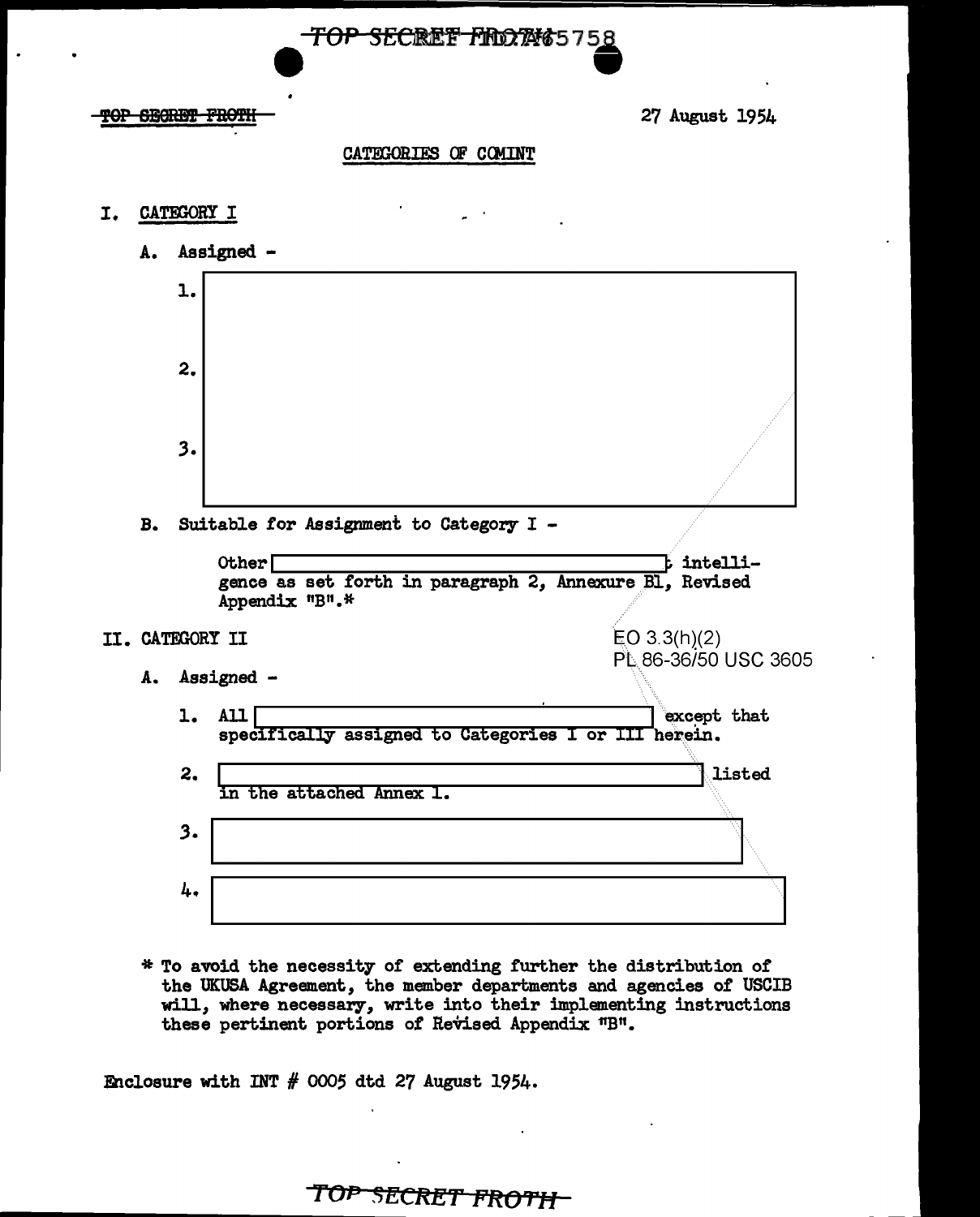

#### TOP SECRET FROTH

**B.** Suitable for assignment to Category II -

in the attached Annex II.

## III. CATEGORY III

- $AII$ other than A. from those assigned to Category II or Category I.
- **B.** based in whole or in part on the analysis or use of identifications and other data derived from Category III COMINT.

listed

C. COMINT based on traffic obtained from sources classified TOP SECRET.

| D.                                                          |                                                      |                                          |  |
|-------------------------------------------------------------|------------------------------------------------------|------------------------------------------|--|
| and is of such high intelligence value or sensitivity as to |                                                      |                                          |  |
|                                                             | require assignment to this category.                 | ٥f                                       |  |
|                                                             | this sort shall be assigned to the sub-category for  |                                          |  |
|                                                             |                                                      | which is established under subparagraphs |  |
|                                                             | E2b and E2c below.                                   |                                          |  |
|                                                             |                                                      | $EQ$ 3.3(h)(2)                           |  |
| Е.                                                          | Sub-categories of Category III                       | PL 86-36/50 USC 3605                     |  |
|                                                             |                                                      |                                          |  |
|                                                             |                                                      |                                          |  |
|                                                             | End product based on<br>2.                           | as follows:                              |  |
|                                                             |                                                      |                                          |  |
|                                                             | a. All messages passed on circuits controlled by the |                                          |  |
|                                                             |                                                      |                                          |  |
|                                                             |                                                      |                                          |  |
|                                                             | All messages of the<br>b.                            |                                          |  |
|                                                             |                                                      |                                          |  |
|                                                             |                                                      |                                          |  |
|                                                             | All messages regardless of<br>c.                     |                                          |  |
|                                                             |                                                      |                                          |  |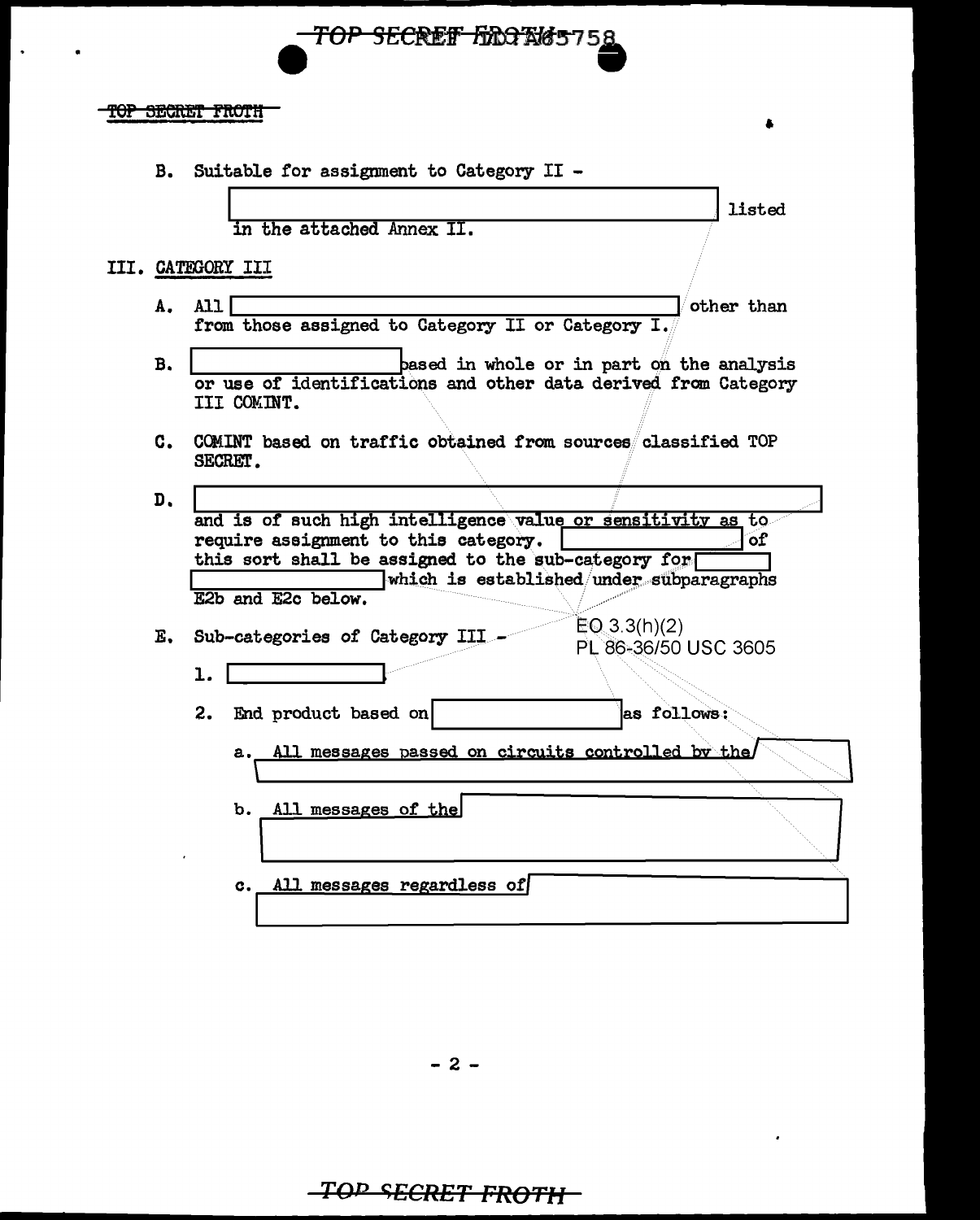

# TOP SECRET FROTH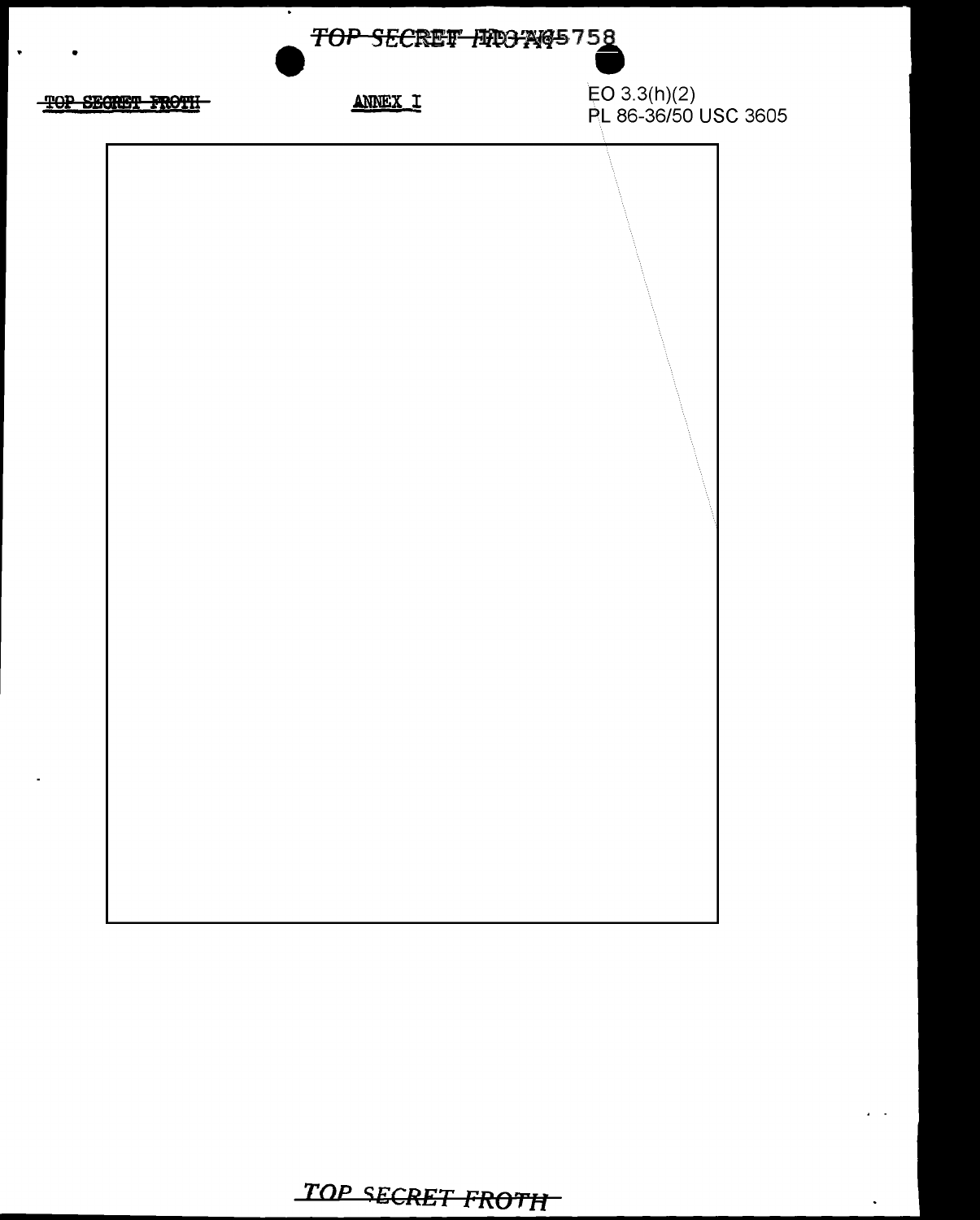

TOP SECRET FROTH

 $\bullet\bullet$ 

 $\ddot{\phantom{0}}$ 

EO  $3.3(h)$  (2) PL 86-36/50 USC 3605

**ANNEX II** 

 $\hat{\mathcal{L}}$ 

TOP SECRET FROTH